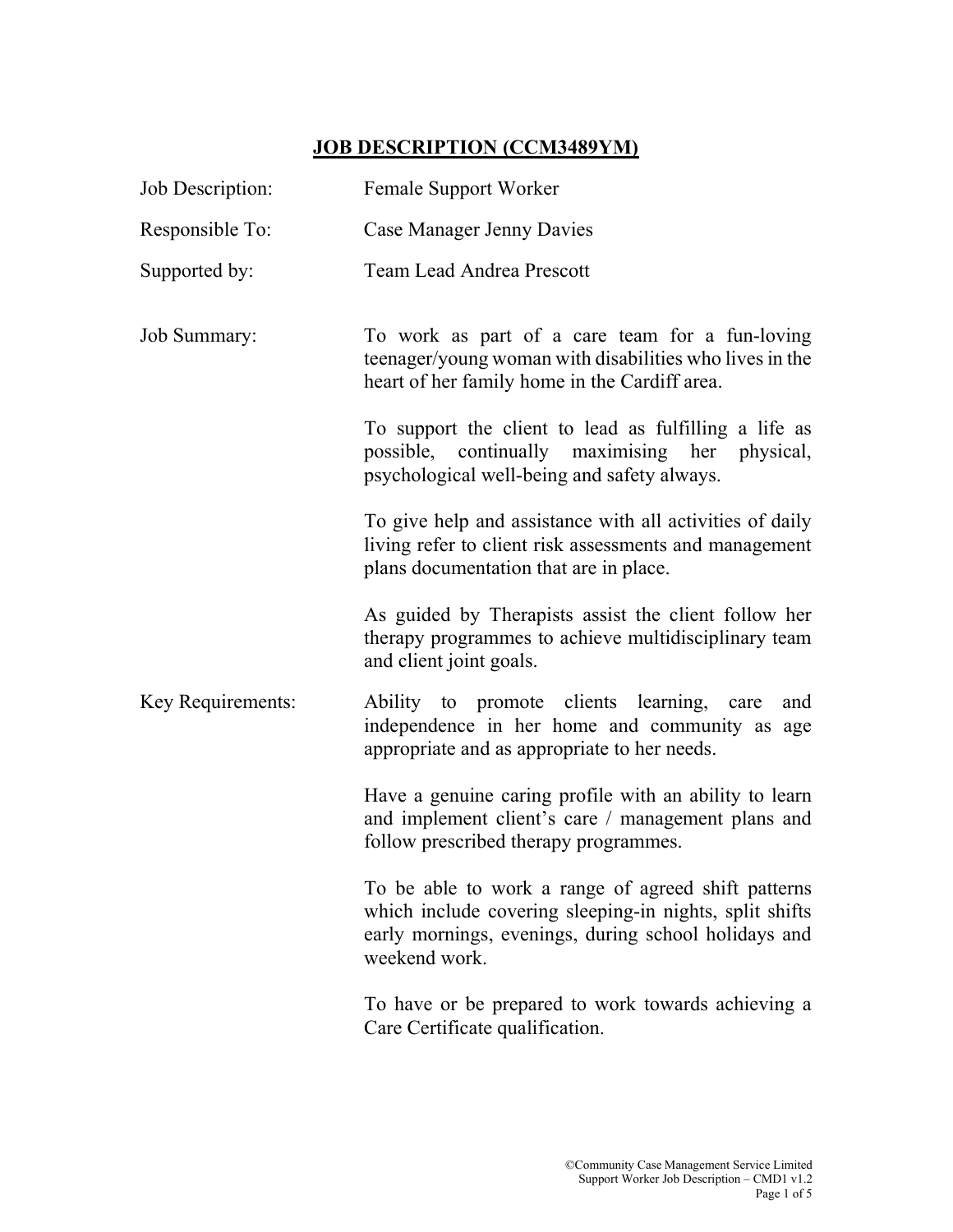Support client to pursue her interests, activities of her choosing and on social outings with her and at times with her family.

Support client with learning and managing her daily chores and daily living activities and with looking after her personal items and living areas.

Follow the clients moving and handling plan and support her manoeuvres between her furniture and equipment.

To be aware of and be responsible to report any Safeguarding concerns or incidents to the Team Lead in a timely manner.

Support the client with her personal care and personal hygiene at home and when out and about in the community.

Be a good communicatory and have an ability to work using information technology systems for managing correspondence and secure storage of client daily records.

 Must hold a full driving licence and happy to drive on motorways as required

## Key Goals:

To work cooperatively as a team member with the client's parents, the Team Lead, the Case Manager, their team of therapists and the school.

To support the team and the client's parents with all aspects of care, both within the family home and in the wider community.

To implement daily therapeutic programmes that have been designed by the team of therapists to promote the client's health and wellbeing, social and leisure activities, and physical wellbeing.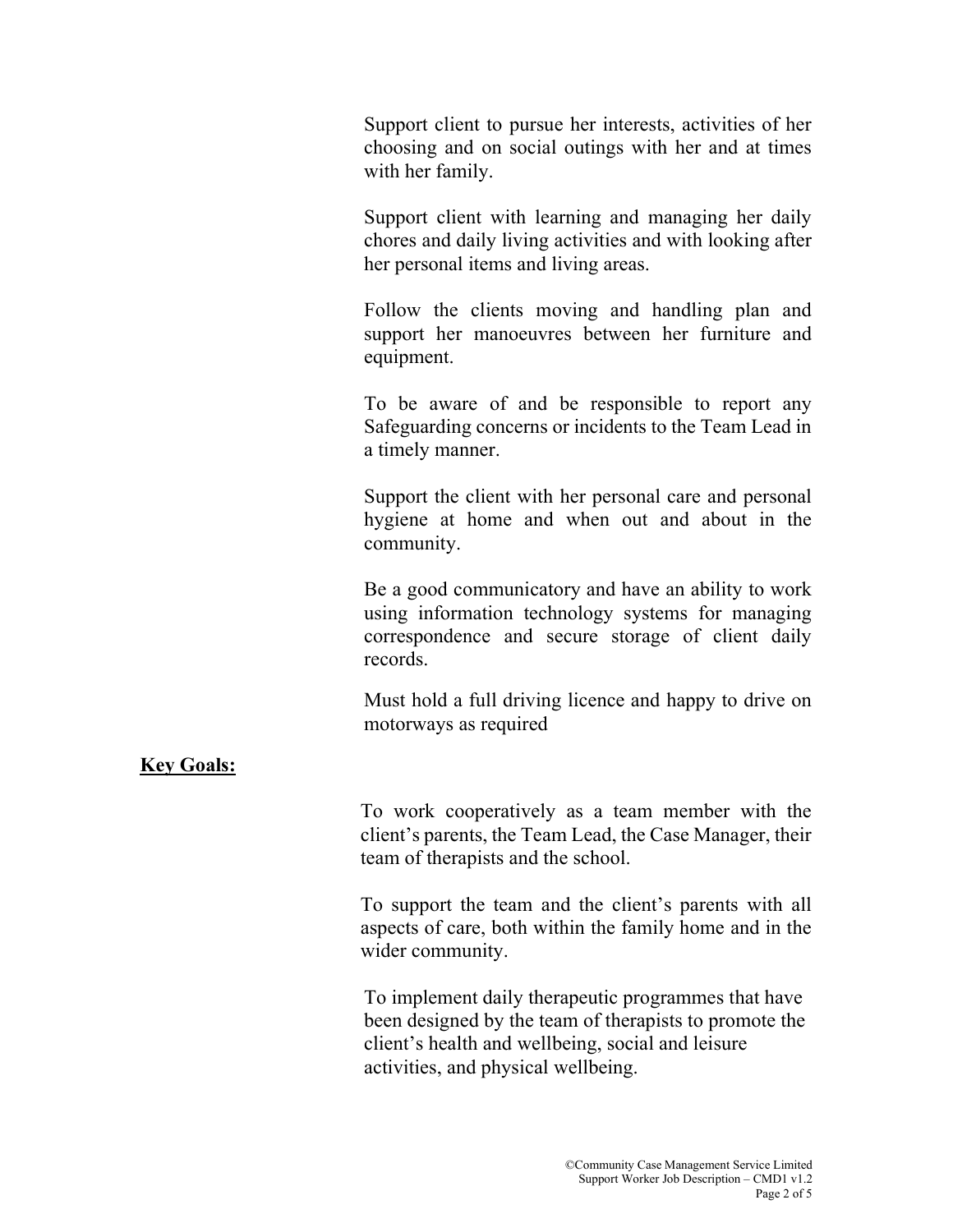To assist with 'client related' domestic chores, such as helping to clear up following kitchen tasks, keeping the client's room clean and tidy, processing their washing.

To use as trained the clients specialist equipment and understand the importance of its use in meeting the clients postural and mobility needs. To regularly clean and inspect all equipment for safety or breakdown and report any damages or concerns to Team Lead.

Assist with planning, shopping and in the preparation of client's snacks, meals, and drinks. Assist and support client at mealtimes, using the recommended equipment for the taking of drinks and snacks and meals, supporting with tidying/cleaning afterwards as required.

To be an effective communicator and keep timely, informative, and accurate daily records. To report incidents and accidents to Team Lead

Be responsible to report incidents as they occur and to complete relevant documentation as necessary.

Be risk aware, complete risk assessment documentation, and follow assessment guidance.

Be responsible and follow care plan management guidance, be observant and report changes and difficulties as they arise.

Engage in the required mandatory training and additional specific to the client training provided by the therapists and as appropriate and necessary to the client's needs.

Be prepared to keep complete daily records in a timely manner.

Generally, to work on an active programme of support to include a range of activities to support recommendations made by the treating physiotherapist,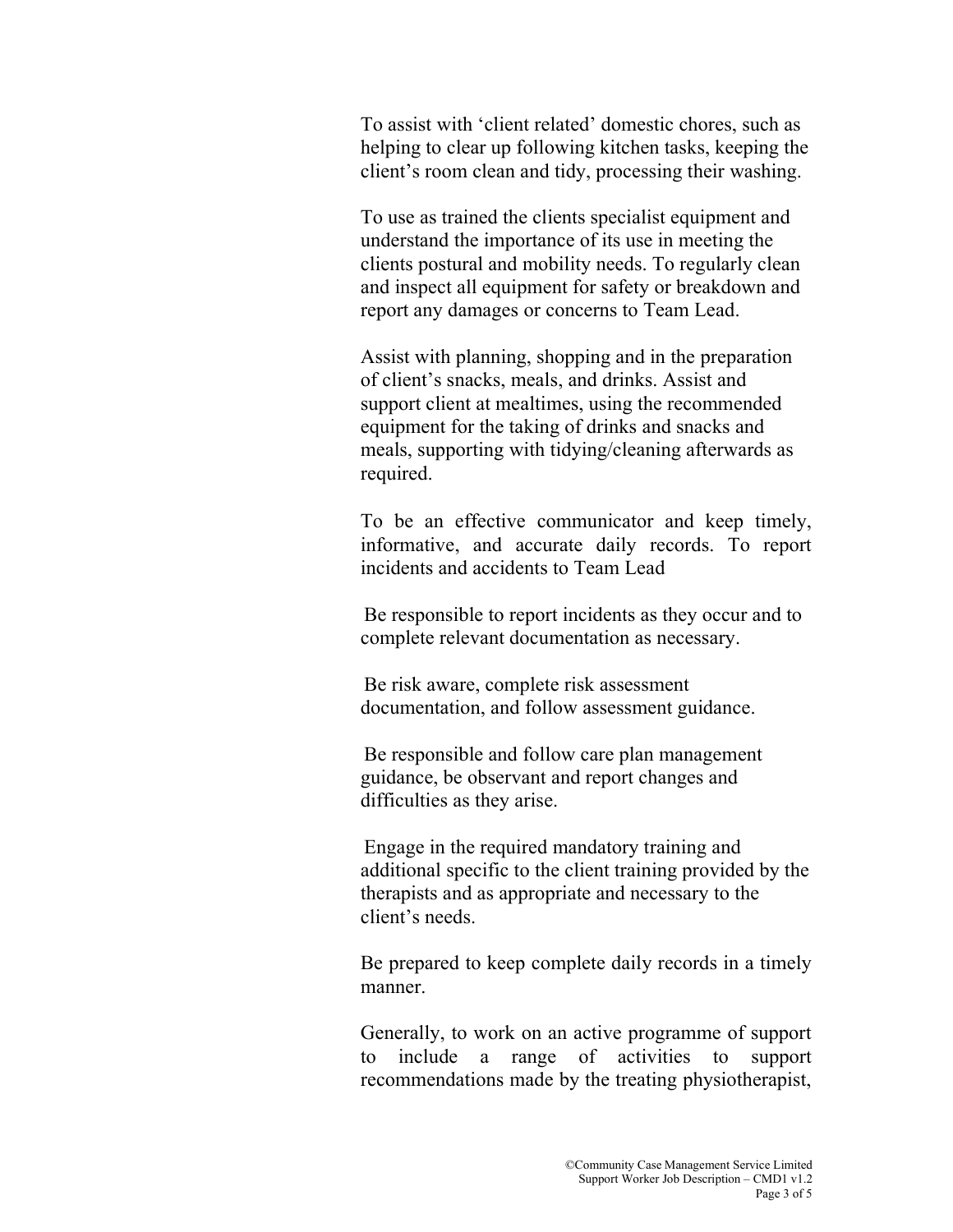|  |              | Occupational Therapist, Speech and Language<br>Therapists and Technologist.                                                                                                                                                                                                                                                                                                                                  |  |  |  |
|--|--------------|--------------------------------------------------------------------------------------------------------------------------------------------------------------------------------------------------------------------------------------------------------------------------------------------------------------------------------------------------------------------------------------------------------------|--|--|--|
|  |              | Escort the client to therapy sessions and for outings, and<br>to drive her on outings (providing you have been<br>accepted under the motor insurance.) It is a requirement<br>that you are able to drive and hold a valid licence at all<br>times.                                                                                                                                                           |  |  |  |
|  |              | Holidays will be by arrangement.                                                                                                                                                                                                                                                                                                                                                                             |  |  |  |
|  |              | Respect the need for confidentiality when the client or<br>their family speak/communicate on matters of a private<br>and personal nature.                                                                                                                                                                                                                                                                    |  |  |  |
|  |              | Enable the client to make choices and decisions<br>whenever possible.                                                                                                                                                                                                                                                                                                                                        |  |  |  |
|  |              | Read and keep updated with all CCMS policies and<br>procedures as necessary.                                                                                                                                                                                                                                                                                                                                 |  |  |  |
|  | Petty Cash:  | Be responsible for any "petty cash" which may be made<br>available to you and keep a record of expenditure with<br>receipts for the Team Lead / Case Manager.                                                                                                                                                                                                                                                |  |  |  |
|  | Pay Monthly: | A form will be forwarded to you for completion<br>regarding details required. Hours will be collected to be<br>sent to payroll before specified dates. You will be paid<br>by cheque/BACS for the last day of each month.                                                                                                                                                                                    |  |  |  |
|  | Contract:    | There will be a six-month probationary period with a<br>formal appraisal three months thereafter.                                                                                                                                                                                                                                                                                                            |  |  |  |
|  |              | Initially a letter of appointment will be given, which<br>will contain your holiday entitlement,<br>sickness<br>arrangements, hourly rate etc.                                                                                                                                                                                                                                                               |  |  |  |
|  | Liaison:     | All carers at request must attend meetings with the Case<br>Manager, Team Lead and therapists, these meetings will<br>be held not more frequently than monthly. However it<br>may be necessary to call a meeting earlier when you will<br>be expected to make all reasonable arrangements to<br>attend. You will receive payment for attending meetings<br>or trainings sessions if not on duty at the time. |  |  |  |